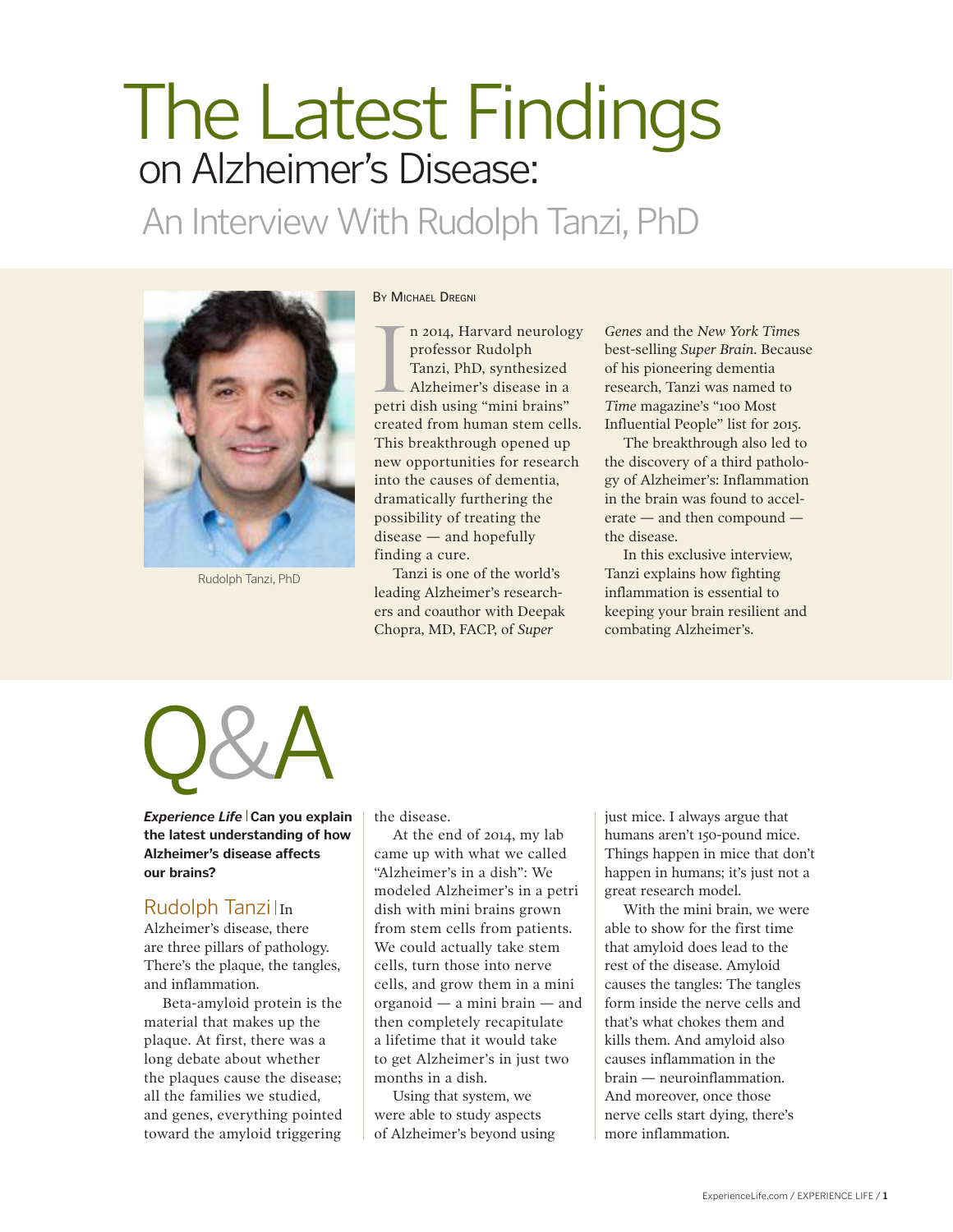#### *EL* **When does Alzheimer's disease first begin developing in people?**

 $RT$  From imaging studies that were done here and in Australia, it became apparent that the plaques start 15 years before the symptoms. So this *diseas*e starts 15 years before the *symptoms*. When someone has a tumor, you don't wait until somebody has symptoms to say they have cancer, right? They have cancer.

Alzheimer's is the same. There's pre-symptomatic Alzheimer's and there's symptomatic Alzheimer's. When we talk about the 5 million patients in this country with Alzheimer's, those are symptomatic patients. If you include the people who have enough plaque and tangle and they're 15 years away from the disease, that number probably goes up to about 20 million people who have Alzheimer's — 5 million of whom are symptomatic, 15 million of whom are pre-symptomatic. So, it's a much bigger disease than we even think.

The plaque and the tangles come very early. This also explains why many of the trials that targeted the amyloid plaques failed: They were treating full-blown Alzheimer's patients, and the amyloid already did its job 15 years ago. So it's kind of like someone who has had a heart attack or congestive heart failure and you say, "Here, just take a Lipitor." You had to do that 15 years ago!

So now we're treating patients earlier, and we're treating patients who don't have symptoms yet, but have the pathology in their brains.

*EL* **You mention people with "resilient brains" — what does that mean?**

 $RT$  Everyone once in a while we see the brains of people who died in their 80s or 90s full of plaques and tangles, enough to say, "Yes, this is Alzheimer's disease," but they were perfectly fine when they died; there were no cognitive issues. The term we use for this is resilient — they have resilient brains.

From imaging studies that were done here and in Australia, it became apparent that the plaques start 15 years before the symptoms. So this *disease* starts 15 years before the *symptoms*.

Then we can ask what makes a brain resilient? How can a brain have all the pathologies, those plaques and tangles that drive this whole process, but not have cognitive issues?

In each case, the resiliency was explained by the lack, the absence of neuroinflammation. So it means that the plaques and tangles start the cell death, like brushfires, and those brushfires spread — but if you don't have neuroinflammation, you don't get the full-blown forest fire.

So neuroinflammation has now become a big target for us in terms of therapies. It's the only pathology of the three I mentioned that occurs early, mid, and late [in the development of Alzheimer's]. The plaques and tangles occur early, but it's the neuroinflammation that takes you out. So what that means is that if we can stop neuroinflammation, you can live with a lot of plaques and tangles and still stave off Alzheimer's disease. Plaques and tangles push you up the mountain, but it's neuroinflammation that pushes you off. You can live on that mountaintop for a long time.

#### *EL* So how do you fight off **neuroinflammation in order to have a resilient brain?**

RT Much of what we're doing in my lab now is trying to understand how to do that. This is where genes come in. Our lab and other labs have discovered the genes that control neuroinflammation.

But neuroinflammation is highly dependent upon your lifestyle. So you have certain genes that are setting the stage, but it's a script that's not written in stone, it's written in clay, which can harden into stone. If you live your right lifestyle you can resculpt that clay, because even though you're born with certain genes from Mom and Dad, that predispose you toward this disease or this personality trait in most cases based on how you live your life, this is going to change the expression of your genes, their activity.

We basically collected the data from epigenetic studies — meaning they're studying how gene expression changes en masse in response to your lifestyle. Because when you're eating junk food, that's hurting you, it's promoting inflammation. If you eat a healthy diet, avoiding junk food and processed food, choosing organic, then basically over time with repetition, that will reward you with better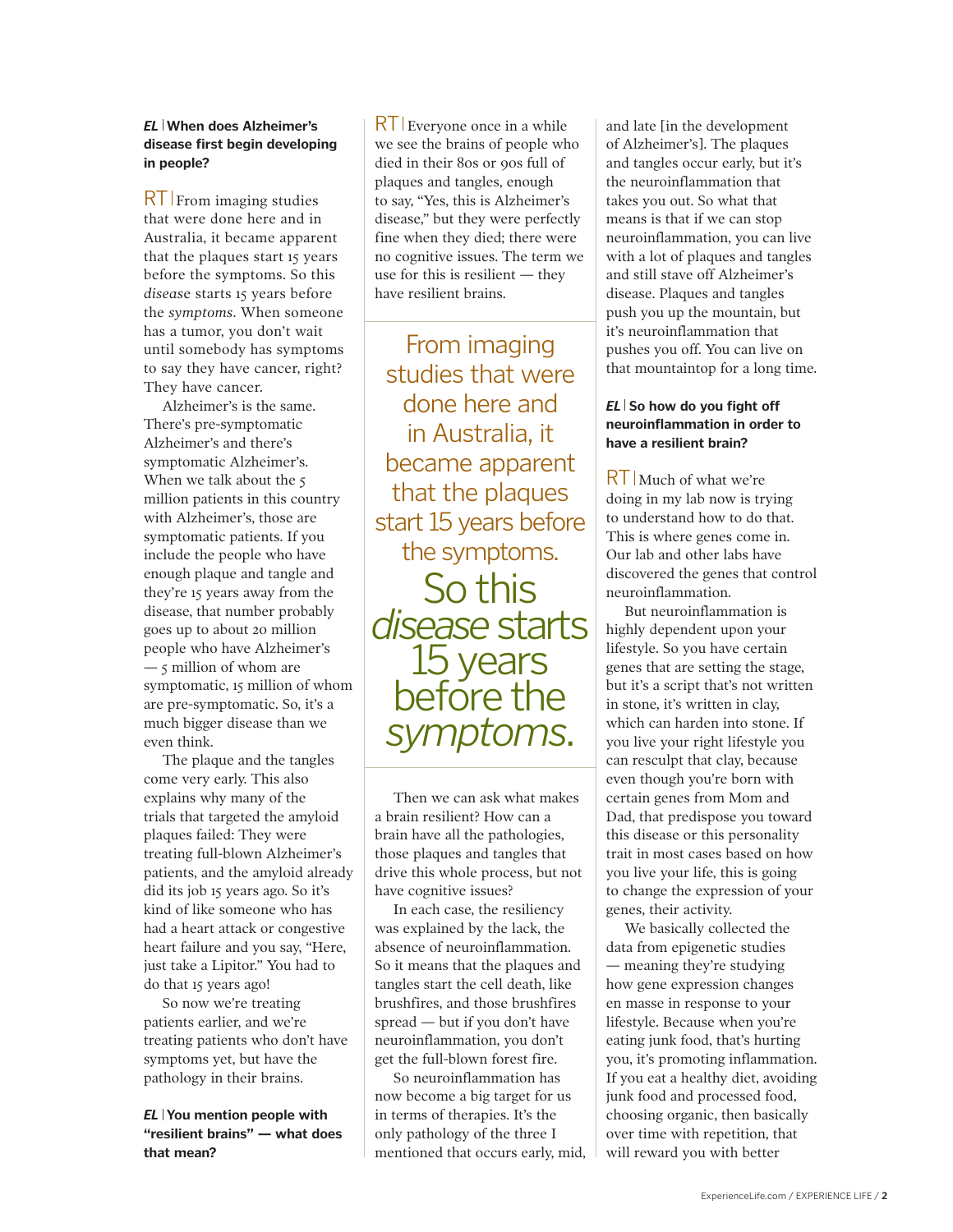gene expression.

The beauty of epigenetics is that once those genes are trained, once those genes keep expressing the same way because of a good habit like a good diet, those genes become chemically modified to keep doing it for you. That's what epigenetics is. You actually have chemical modifications of genes induced by your habits and lifestyle that allow those genes to then take on programs of expression that are either going to be detrimental or beneficial.

The simple rule is that good habits lead to beneficial gene programs and bad habits lead to detrimental ones.

The question is then what do you need to do in your life to minimalize neuroinflammation. Until we get drugs to do this or even after we have drugs, it's better to adapt your lifestyle to prevent neuroinflammation.

#### *EL* **What are the key lifestyle choices?**

 $RT$  The three biggest are sleep, diet, and exercise.

Sleep — because during deep sleep, it's the only time your brain cleans itself out. Two important things happen during delta-wave, or slow-wave, sleep — that stage 4 deep sleep that you're in and out of all night. The only time that you don't make amyloid in the brain is during deep sleep. And the only time you clean amyloid from your brain is during deep sleep. And on top of that it's during deep sleep that all those shortterm memories that you took on all day get kind of backed up on the hard drive; so if the data from the whole day is on a thumb drive, you put it on your hard drive during deep sleep.

Since a lot of this debris that accumulates in the brain, like amyloid and other debris that

## The simple rule is that good habits lead to beneficial gene programs and bad habits lead to detrimental ones.

you see in Parkinson's disease, since that debris induces inflammation as the brain reacts against it, during deep sleep you're really hitting all three pathologies of Alzheimer's because you're hitting the amyloid plaques, because if there's less of that you're going to have less of the tangles and also have less inflammation. So deep sleep's important.

We recommend that especially if you're over 40 that you religiously get seven to eight hours of sleep each night. If you don't, you're not giving your brain enough of a chance to clean itself.

#### *EL* **How does exercise help fight Alzheimer's?**

RT Exercise does three things relevant to Alzheimer's. First, during exercise you induce the production of enzymes in the brain that clear the amyloid, that eat it  $up$  — enzymes that actually attack and chew up the amyloid. This is all based on rigorous scientific studies in journals — this is not *woo-woo*; this is real stuff.

Also during exercise you make new nerve cells — a process called neurogenesis — in the hippocampus, the area effected by Alzheimer's. This is known as AHN, adult hippocampal neurogenesis. Luckily, the hippocampus, the area you need to protect in Alzheimer's, is one of the few areas in the brain that as an adult you still continue to make new

neural stem cells, and exercise is a very potent way to induce those stem cells.

The last part of it, as we found out in a study we're just publishing, is that it doesn't help you to make new stem cells in an area of the brain where there's inflammation — they just die. They can't help you. It's like having a baby born in a war zone. So, we also found that exercise has this dual effect of not only does it allow new nerve cells to be born, but it also cleans up the area of inflammation — it's antiinflammatory.

Exercise has the effects on the brain of less amyloid, new nerve cells, and less inflammation. All that would predict that it's very salutary for Alzheimer's patients.

It seems that the very simple prescription of 8,000 to 10,000 steps per day is a good goal. You don't have to go crazy; just keep moving.

#### *EL* **Which brings us to diet.**

RT Diet is immensely important. Your microbiome, via the gut–brain axis, is in constant communication with your brain, and your microbiome has been shown to regulate neurochemical balance and neurotransmission; it's been shown most importantly to regulate neuroinflammation.

There are studies done on mice where you have a multiple sclerosis model where you can actually put the microbiome of a healthy mouse into a mouse with